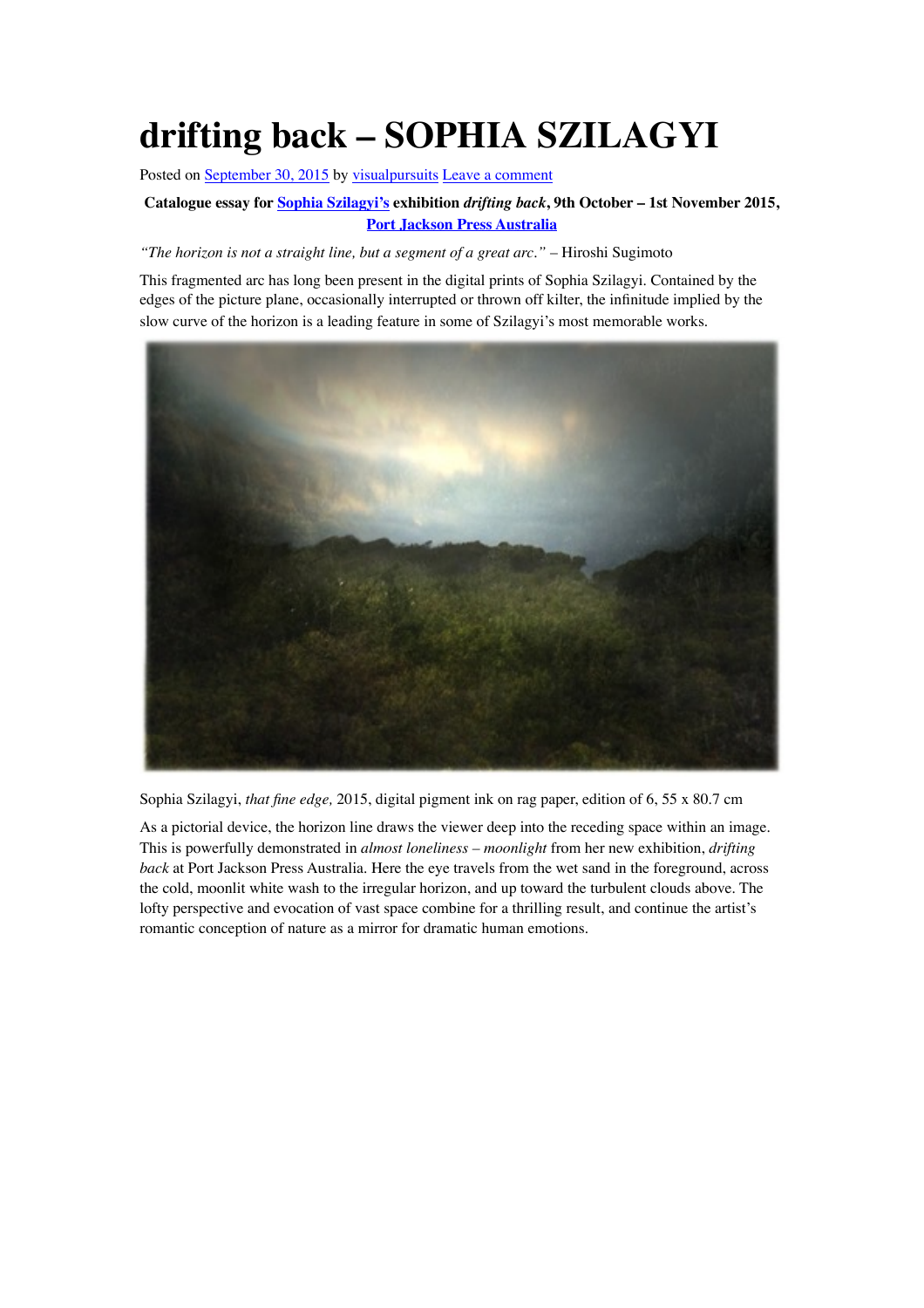

Sophia Szilagyi, *almost loneliness moonlight*, 2015, digital pigment ink on rag paper, edition of 10, 172.5 x 118 cm

A gentler mood exists in *shifting*, which again sees the artist make a feature of big skies and open spaces. Yet behind the tall grass in the foreground a mist creeps into the centre of this image, as fog would naturally gather in a valley. This atmospheric vapour becomes a prominent feature in other works, where it rises in veils to consume the landscape in a diffused light. Sometimes the horizon line is obliterated completely, destabilising a clear reading of the image.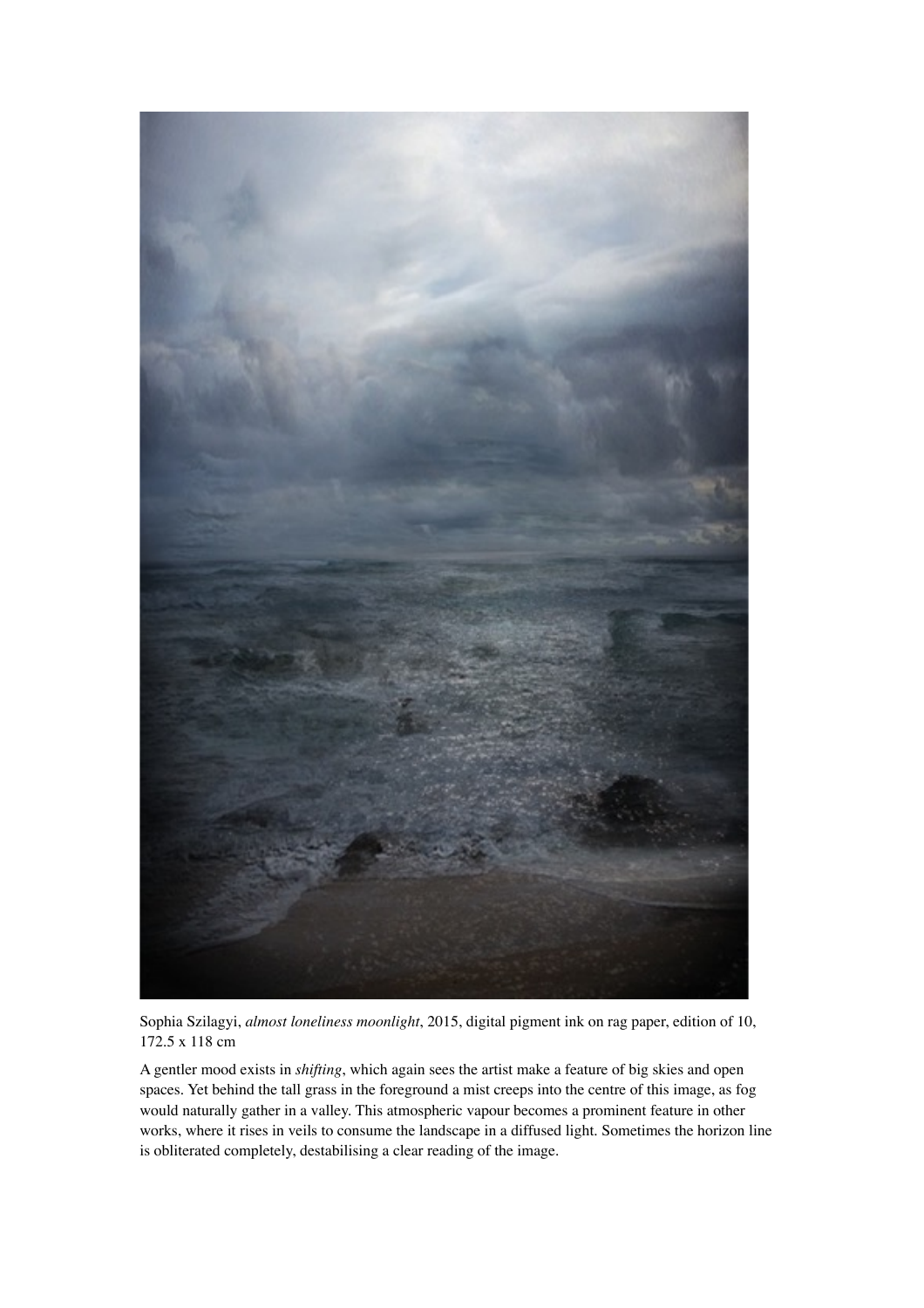

Sophia Szilagyi, *shifting*, 2015, digital pigment ink on rag paper, edition of 10, 65 x 55 cm

In some ways this treatment of light reverses its inherent function. Whereas usually light reveals, in works such as *held* and *exposure II* it becomes caught in smoky atmospherics that serve to obfuscate the scene. Previously Szilagyi employed darkness in this manner, cultivating an unsettling, ominous quality for which her work is well known. In these earlier pieces, velvety blacks threaten to envelop the landscape imagery. Yet in this current series, darkness has largely been replaced by luminous vapours. Orbs of light pierce these milky veils of atmosphere, radiating pearlescent hues and generating an overall tonal warmth.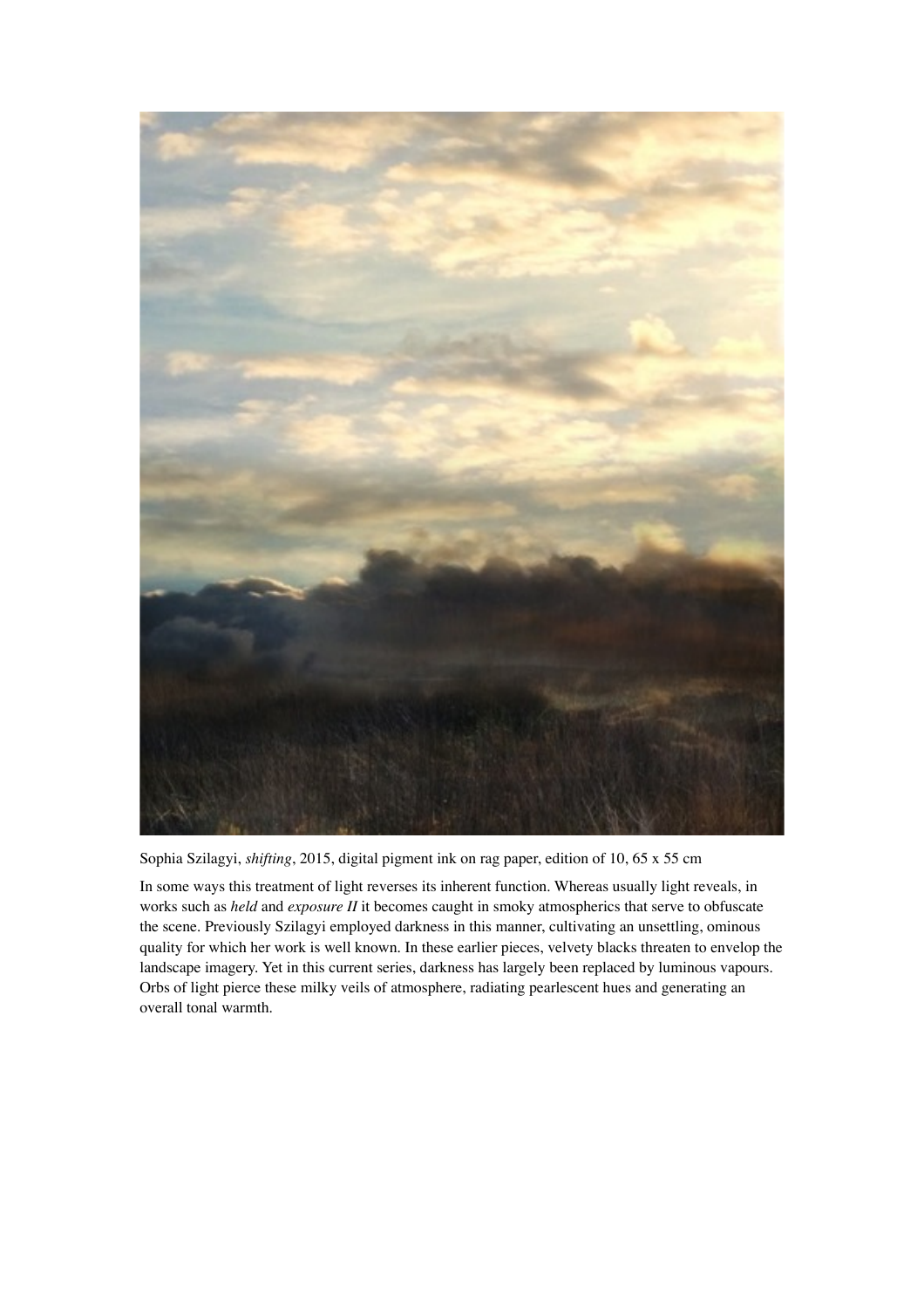

Sophia Szilagyi, *yellow noise*, 2015, digital pigment ink on rag paper, edition of 15, 33 x 36 cm

There is a slippery quality to these images that encourages close inspection. Within each print certain areas stand out in sharp focus, with individual leaves or blades of grass clearly delineated. While other areas within the same scene are swallowed up by that ethereal mist. In *held* and *exposure II*, it is as though a layer of glass separates the viewer from the view, with leaves and marks reflected on this invented surface within the picture plane.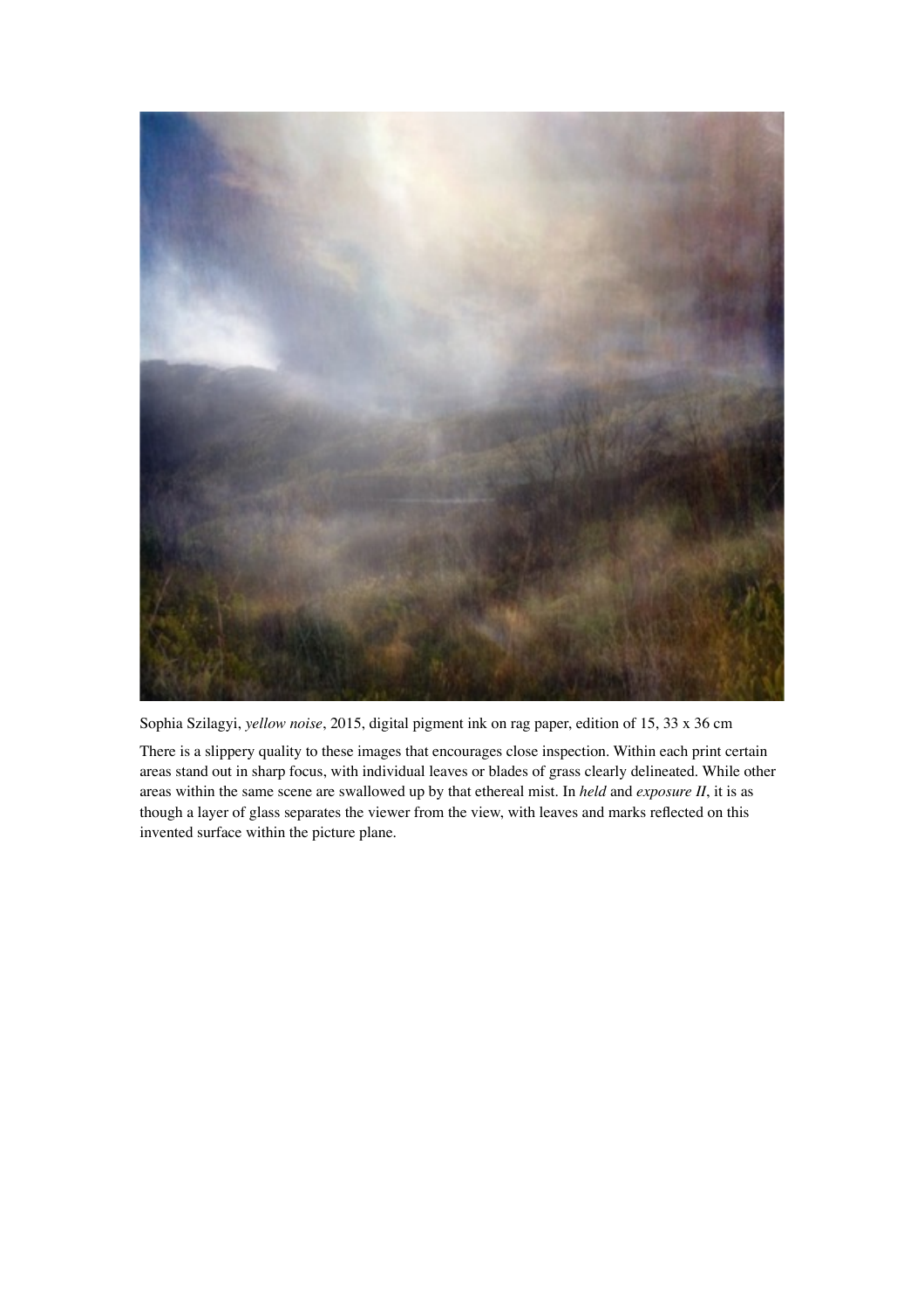

Sophia Szilagyi, *exposure II,* 2015, digital pigment ink on rag paper, edition of 10, 40 x 40 cm

Through creating such layered optical effects, Szilagyi's works shift between clarity and ambiguity, certainty and doubt in a way that mimics the unstable nature of memories. Her imagery has long been informed by the internalized experience of memory and emotion, using nature as a vehicle to express this hidden terrain. In each image the artist fuses numerous photographs taken of various locations, manipulating them to convey a fleeting thought or mood. Her technique, while digital, is almost painterly in the level of rendering employed to create the rich and layered aesthetic depth present in her work. Through this methodology Szilagyi creates true mindscapes of the imagination, using the natural world as a starting point to invent unchartered territory, while disrupting the documentary 'truth' associated with photography.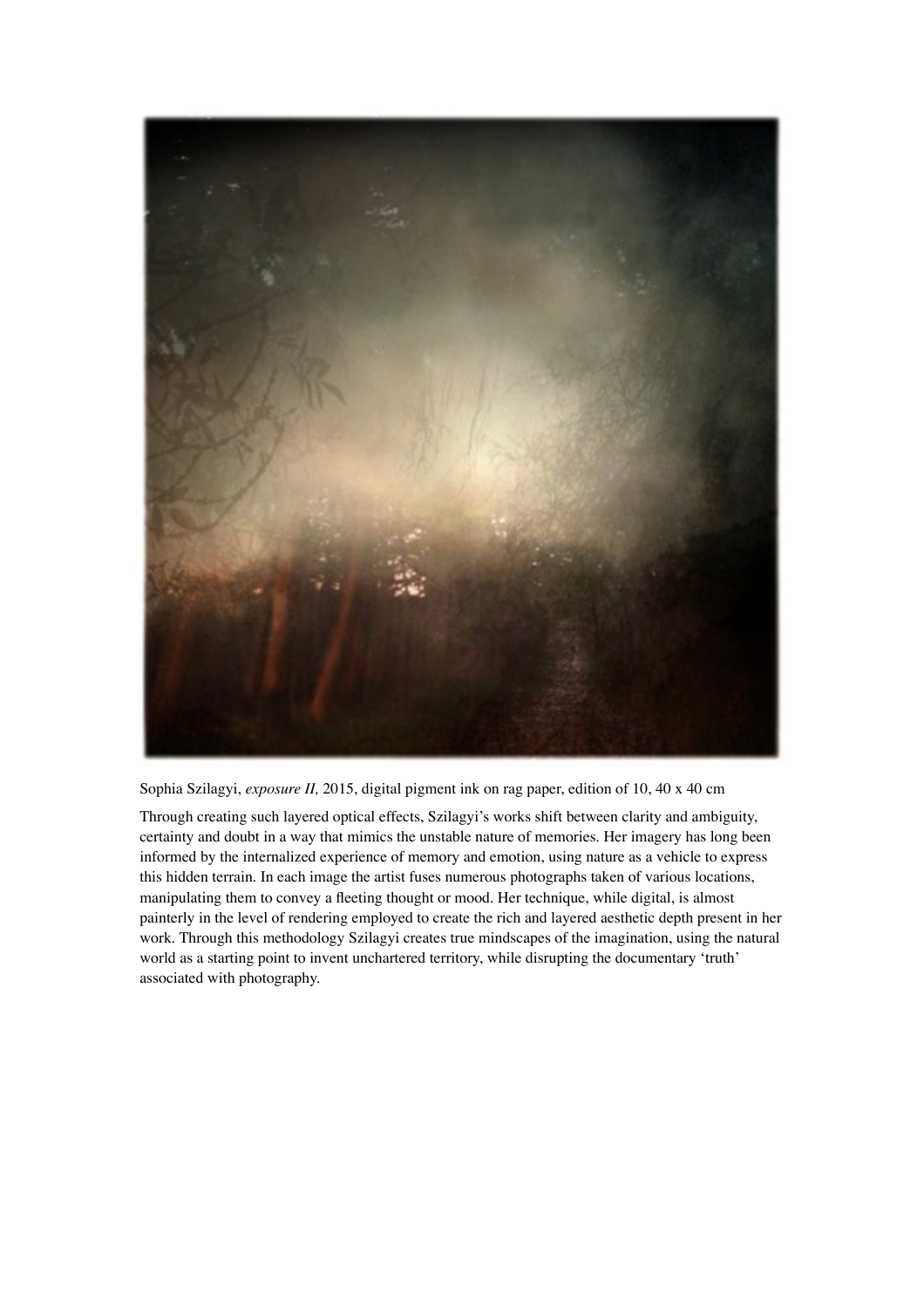

Sophia Szilagyi, *tender*, 2015, digital pigment ink on rag paper, edition of 10, 61 x 84 cm

Of this world, yet otherworldly, this new series of prints reveals a visible shift towards a lighter, gentler and roomier conception of the universe. While the unsettling darkness still exists, it is uplifting to view Szilagyi's fictional realms filtered through a flood of light and colour.

**Marguerite Brown**